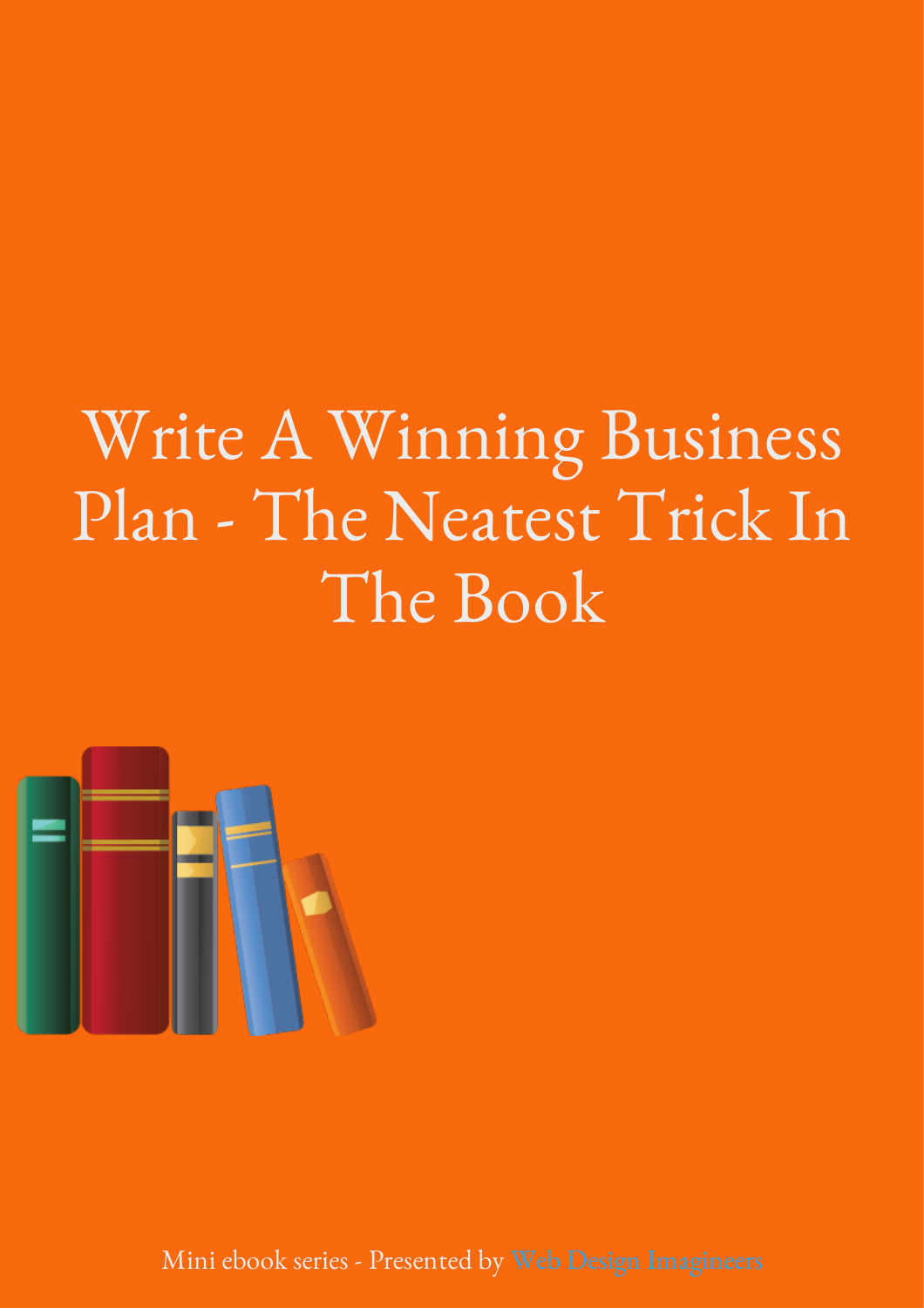## Write A Winning Business Plan - The Neatest Trick In The Book



"Writing a business plan" sounds really tough, and it can be. But there are a number of things the smart entrepreneur can do to make it easier.

For instance, justwhatkindofstuffyouthinkgetsreadlikethis? Imagine pages full of that, with virtually no margins, no paragraph breaks, no breathing room. Lenders, investors and angel investors are confronted with piles of business plans like that every day.

Take abreath. Then lure your reader into the plan with snappy headlines and easy to read formatting.

Do you know why the the big newspapers use headlines? Because it's the only way anyone will read a story. More to the point, it's the only way anyone will buy their paper!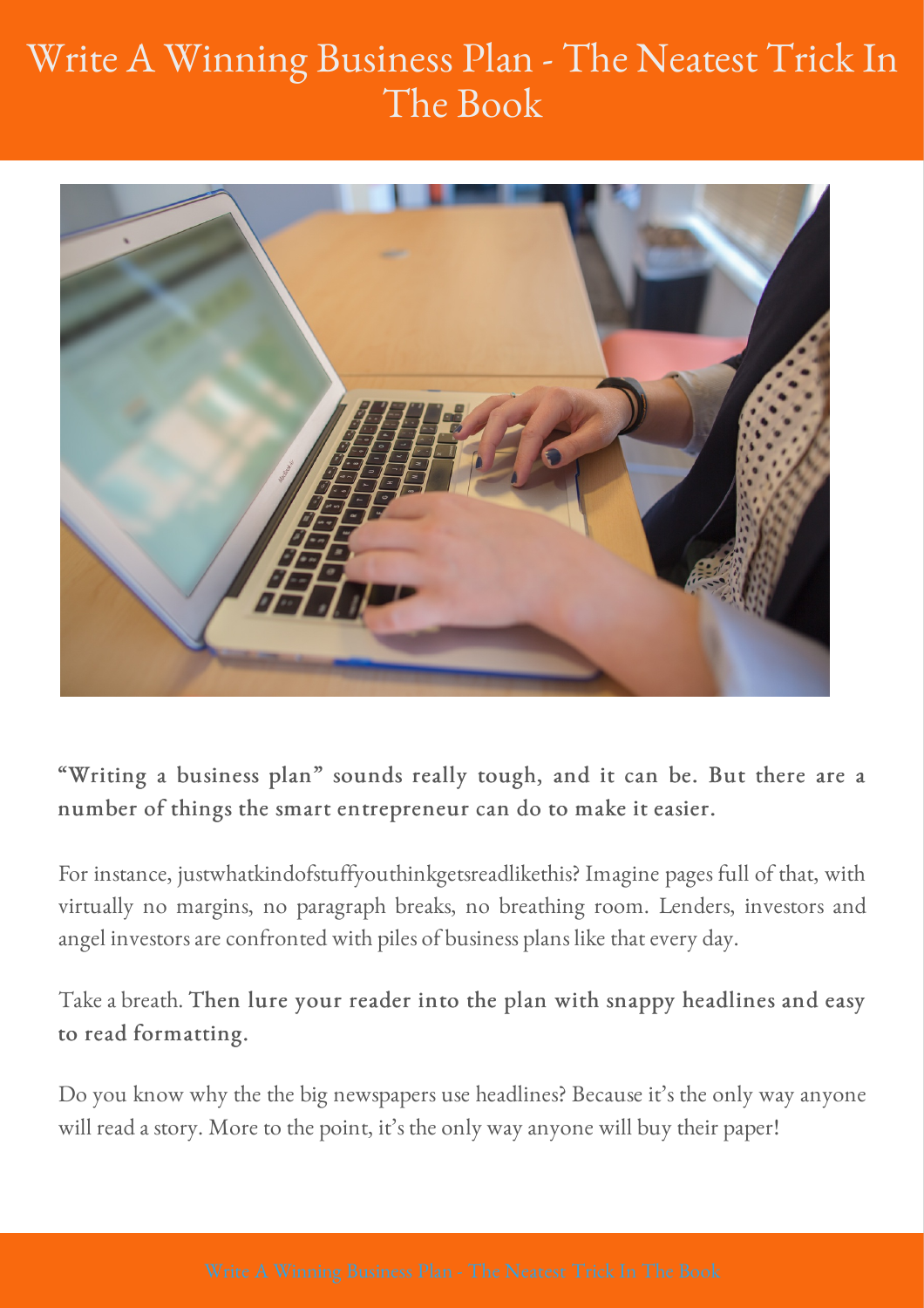## Write A Winning Business Plan - The Neatest Trick In The Book

Take a look at your favourite newspaper. Those headlines tell a story. Sometimes they ooze with conspiracy, and once in a while they stand majestic. Your business plan needs to do no less. The headlines and section headings need to draw the reader in, not with an announcement, but with an invitation.

Compare these:

The Executive Team – The Audio Industry – The Advisory Board

with these:

Strong Executive Team is Led by Industry Insider – The Industry that Reinvents Itself – 7 Top Scientists Lead the Advisory Board

So which set are you going to read?

Lenders of all ilks get far too many business plans – certainly more than they can possibly fund. Simply getting your business plan read is a big step in the right direction.

Try this trick. Imagine that you are indeed writing a newspaper, one that competes with another strong paper in your town. What headline would you put on that paper to encourage readers to buy yours, and not the other?

Honesty, of course, is essential. But within that honesty there are a thousand ways to make the same statement. How many ways are there to say that it is spring time?

#### It is spring · It is April 22 · Lilacs are in bloom · Snow is melting in the hills

And how many ways are there to say that your business idea is a good one?